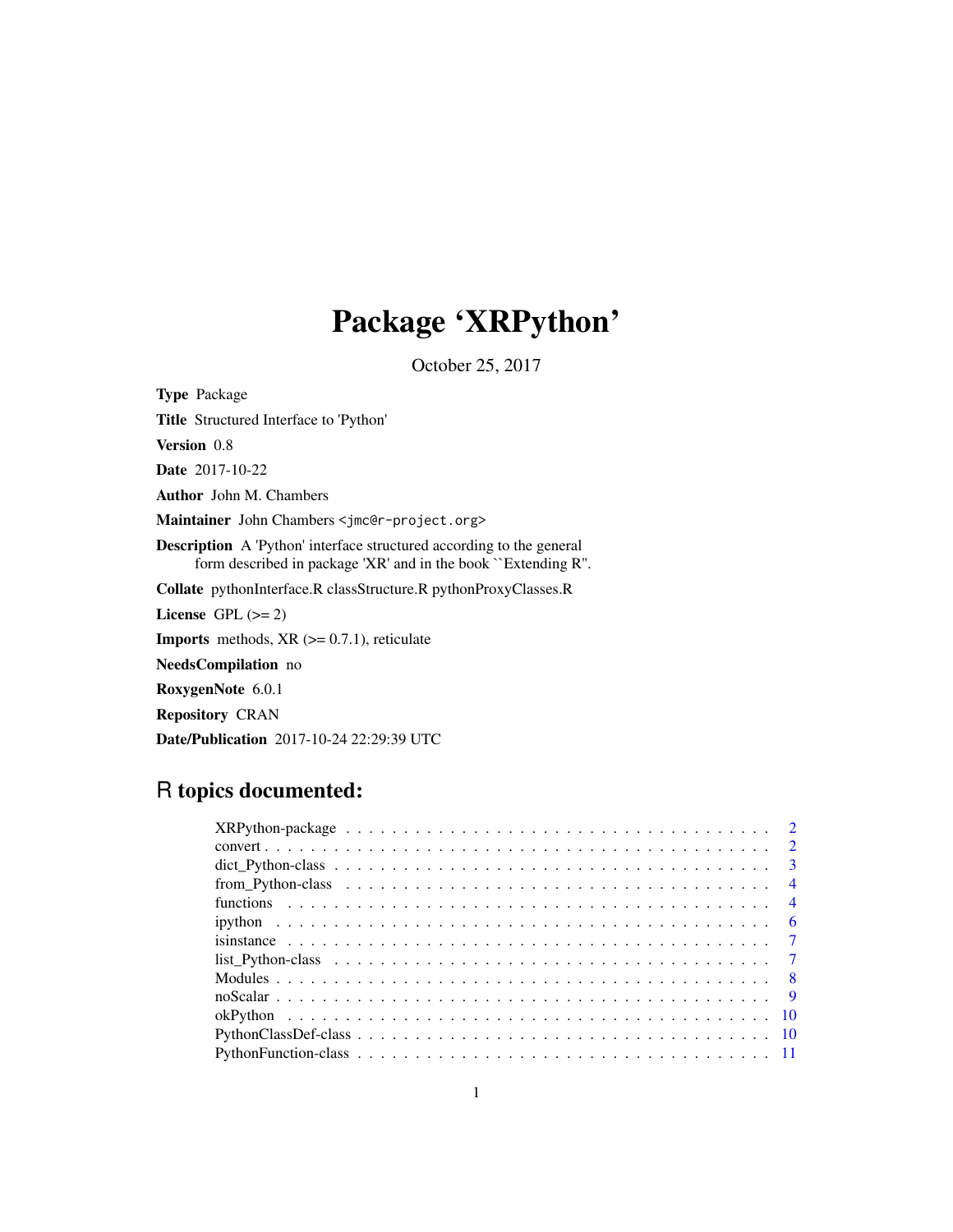#### <span id="page-1-0"></span>2 convert

XRPython-package *Functional and Object-based Interface from R to Python*

#### Description

An Interface from R to Python using, in a very preliminary way, the principles of functional and object-based interface design presented in the reference.

# Author(s)

John M. Chambers

# References

Chambers, John M. (book in progress) *Extending R*

convert *Convert Proxy Objects between XRPython and reticulate*

# Description

Packages XRPython and reticulate both support proxies for Python objects; that is, R objects that are proxies for objects created in Python by evaluations in the respective packages. Function fromRtclt() returns the equivalent XRPython proxy object given a reticulate object. Function toRtclt() returns the equivalent reticulate proxy object given an XRPython object. Normally, no copying is involved in either direction.

# Usage

fromRtclt(obj, .ev = XRPython::RPython())

toRtclt(obj, .ev = XRPython::RPython())

# Arguments

| obi | a proxy object, computed in XRPython for toRtclt or by reticulate for fromRtclt |
|-----|---------------------------------------------------------------------------------|
| .ev | an XRPython evaluator, by default and usually the current evaluator.            |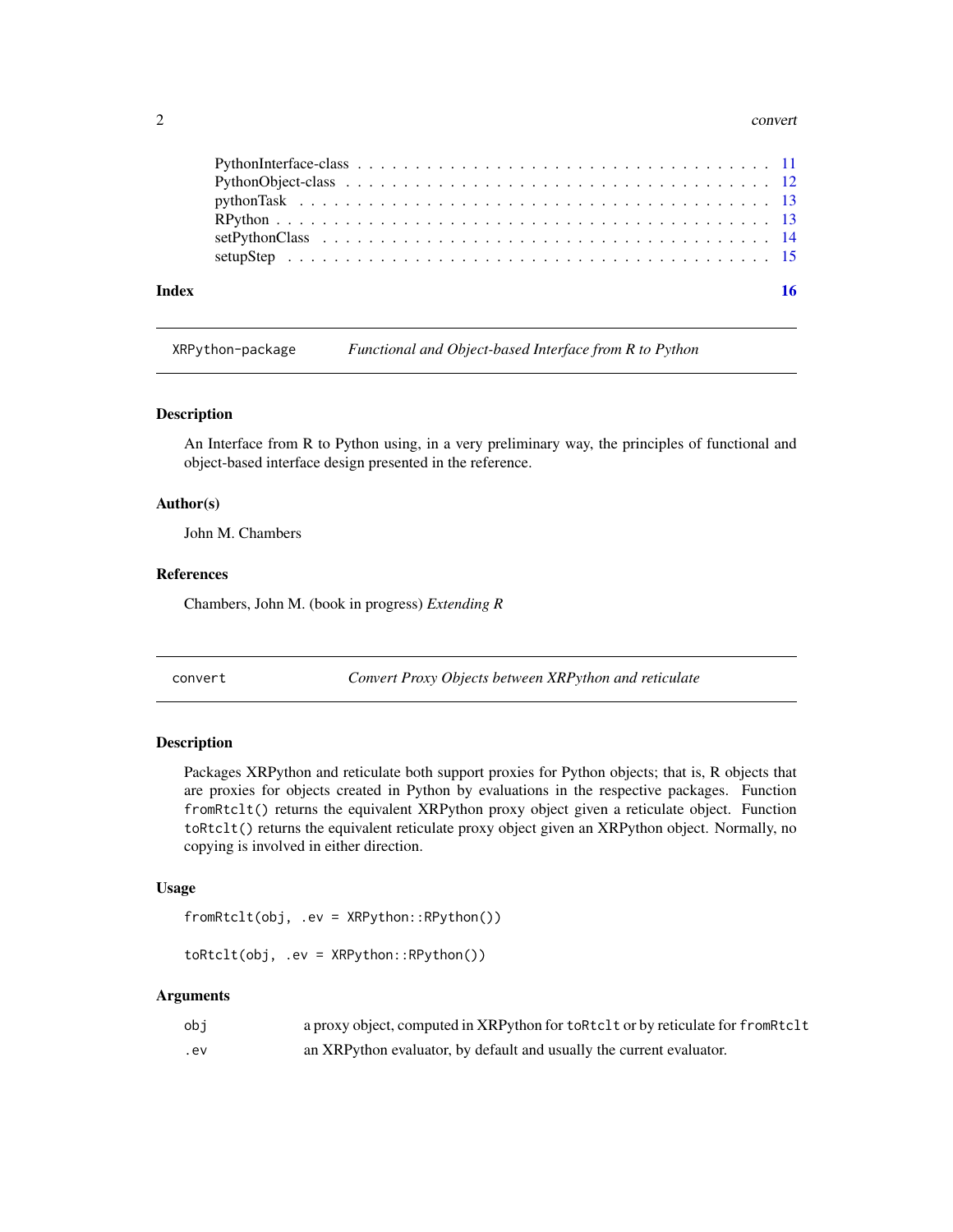#### <span id="page-2-0"></span>Functions

- fromRtclt: Convert from reticulate to XRPython
- toRtclt: Convert from XRPython to reticulate

dict\_Python-class *Proxy Class for Python Dictionaries*

# **Description**

This class is a proxy for ordinary dictionary objects in Python. All the standard Python methods for such objects (e.g., keys()) are available, but methods for R functions are not implemented.

#### Methods

- $clear(..., .ev = XRPython::RPython(), .get = NA) Python Method: clear() D.clear() ->$ None. Remove all items from D.
- $fromkeys(..., .ev = XRPython::RPython(), .get = NA) Python Method: fromkeys() dict.fromkeys(S[x])$ -> New dict with keys from S and values equal to v. v defaults to None.
- $get(..., .ev = XRPvthon::RPvthon(), .get = NA) Python Method: get(D.get(k[.d]) -> D[k])$ if k in D, else d. d defaults to None.
- has\_key(..., .ev = XRPython::RPython(), .get = NA) Python Method: has\_key() D.has\_key(k) -> True if D has a key k, else False
- $items(..., .ev = XRPython::RPython(), .get = NA) Python Method: items() D.items() ->$ list of D's (key, value) pairs, as 2-tuples
- iteritems(..., .ev = XRPython::RPython(), .get = NA) Python Method: iteritems() D.iteritems() -> an iterator over the (key, value) items of D
- iterkeys(..., .ev = XRPython::RPython(), .get = NA) Python Method: iterkeys() D.iterkeys() -> an iterator over the keys of D
- itervalues(..., .ev = XRPython::RPython(), .get = NA) Python Method: itervalues() D.itervalues() -> an iterator over the values of D
- $keys(..., .ev = XRPython::RPython(), .get = NA) Python Method: keys() D.keys() > list$ of D's keys
- $pop(..., .ev = XRPython::RPython(), .get = NA) Python Method: pop() D.pop(k[,d]) ->$ v, remove specified key and return the corresponding value. If key is not found, d is returned if given, otherwise KeyError is raised
- popitem(..., .ev = XRPython::RPython(), .get = NA) Python Method: popitem() D.popitem() -> (k, v), remove and return some (key, value) pair as a 2-tuple; but raise KeyError if D is empty.
- setdefault(..., .ev = XRPython::RPython(), .get = NA) Python Method: setdefault() D.setdefault(k[,d])  $-$ > D.get(k,d), also set D[k]=d if k not in D
- update(..., .ev = XRPython::RPython(), .get = NA) Python Method: update() D.update([E, ]\*\*F) -> None. Update D from dict/iterable E and F. If E present and has a .keys() method, does: for k in E:  $D[k] = E[k]$  If E present and lacks .keys() method, does: for (k, v) in E:  $D[k]$  $=$  v In either case, this is followed by: for k in F:  $D[k] = F[k]$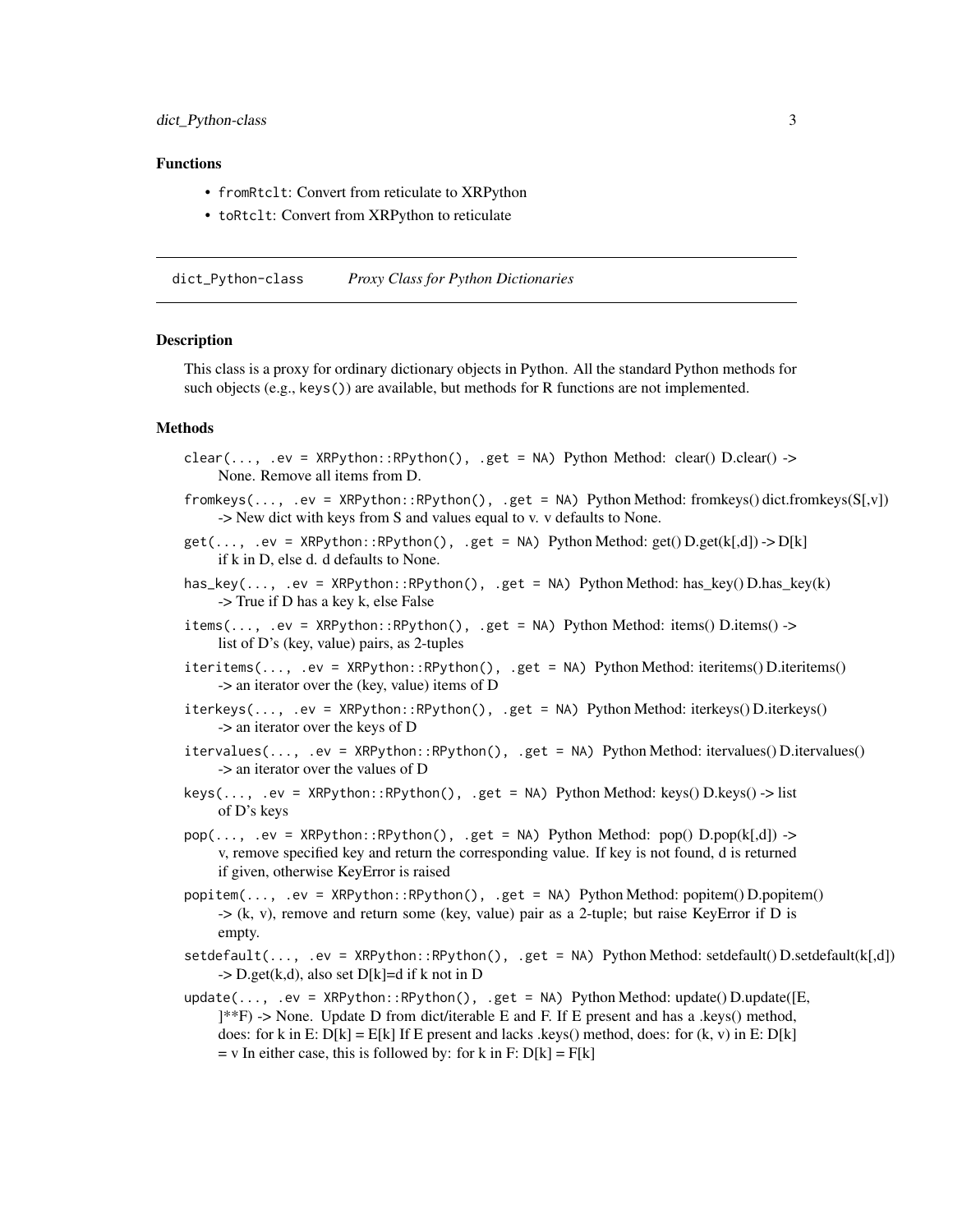#### <span id="page-3-0"></span>4 functions

| values(, .ev = XRPython::RPython(), .get = NA) Python Method: values() D.values()<br>$\rightarrow$ list of D's values                                                 |
|-----------------------------------------------------------------------------------------------------------------------------------------------------------------------|
| viewitems(, .ev = XRPython::RPython(), .get = NA) Python Method: viewitems() D.viewitems()<br>$\rightarrow$ a set-like object providing a view on D's items           |
| viewkeys $(, .ev = XRP$ ython::RPython $(), .get = NA$ ) Python Method: viewkeys $()$ D.viewkeys $()$<br>$\rightarrow$ a set-like object providing a view on D's keys |
| viewvalues(, .ev = XRPython::RPython(), .get = NA) Python Method: viewvalues() D.viewvalues()<br>$\rightarrow$ an object providing a view on D's values               |

from\_Python-class *Class for General Python Class Objects*

# Description

The Python side of the interface will return a general object from a Python class as an R object of class "from\_Python". Its Python fields (converted to R objects) can be accessed by the \$ operator.

# Slots

serverClass the Python type.

module the Python module, or ""

fields the converted versioin of the Python fields; these are accessed by the \$ operator.

functions *Function Versions of Methods for Python Interface evaluators.*

# Description

These functions allow application code to invoke evaluator methods for essentially all basic computations. Usually, they access the current Python evaluator, starting one if none exists. For details, see the documentation for the corresponding method, under [PythonInterface.](#page-10-1)

# Usage

```
pythonSend(object, evaluator = XR::getInterface(.PythonInterfaceClass))
pythonEval(expr, ..., evaluator = XR::getInterface(.PythonInterfaceClass))
pythonCommand(expr, ..., evaluator = XR::getInterface(.PythonInterfaceClass))
pythonCall(fun, ..., evaluator = XR::getInterface(.PythonInterfaceClass))
pythonGet(object, evaluator = XR::getInterface(.PythonInterfaceClass))
```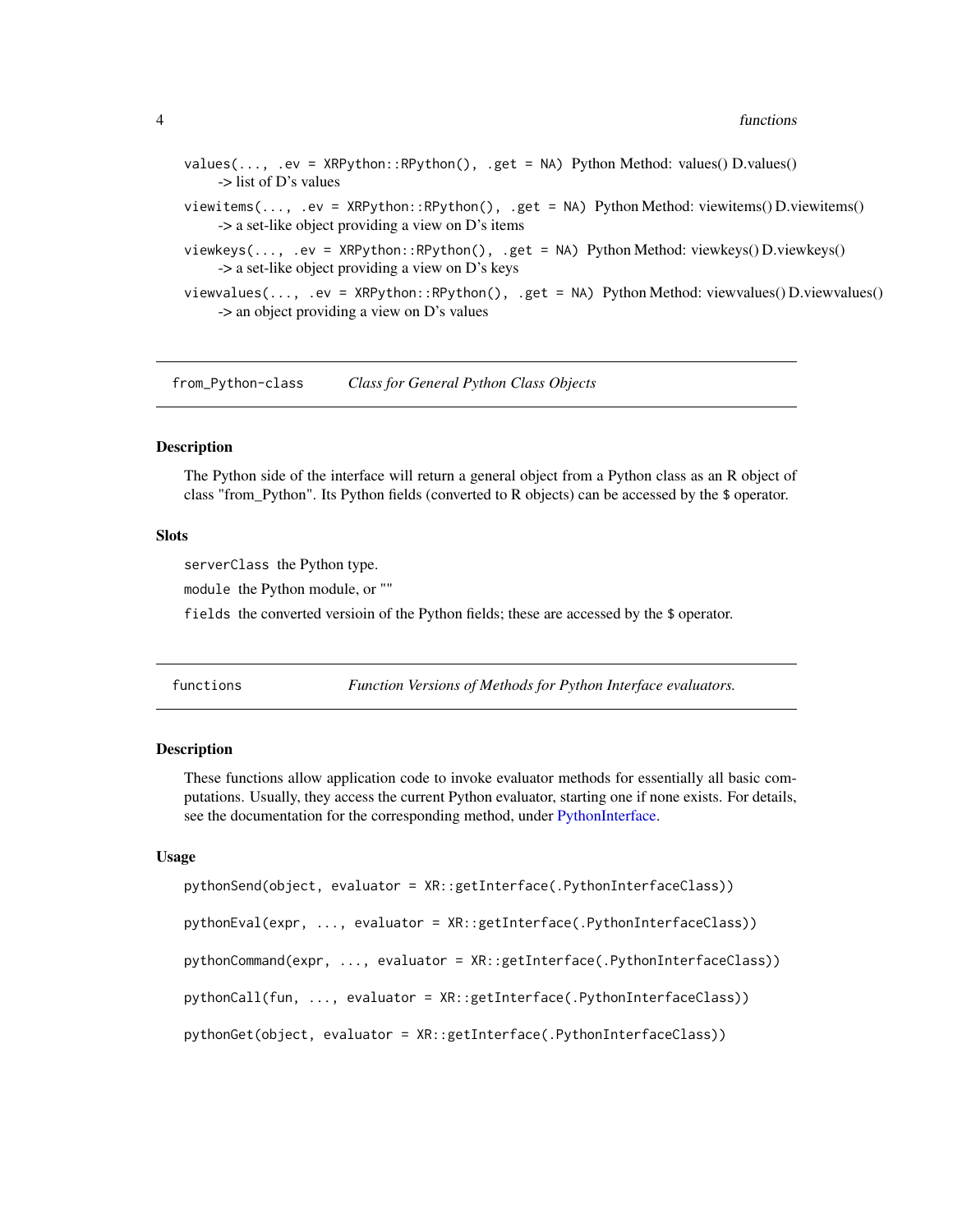#### <span id="page-4-0"></span>functions 5

```
pythonSource(file, ..., evaluator = XR::getInterface(.PythonInterfaceClass))
pythonDefine(text, file, ...,
 evaluator = XR::getInterface(.PythonInterfaceClass))
pythonSerialize(object, file, append = FALSE,
  evaluator = XR::getInterface(.PythonInterfaceClass))
pythonUnserialize(file, all = FALSE,
 evaluator = XR::getInterface(.PythonInterfaceClass))
pythonName(object)
pythonShell(..., evaluator = XR::getInterface(.PythonInterfaceClass))
```
# Arguments

| object    | For pythonSend(), an R object, to be sent to Python. For pythonGet(), pythonSerialize()<br>and pythonNqme(), a proxy object for a Python object.                                                                                                                                                     |
|-----------|------------------------------------------------------------------------------------------------------------------------------------------------------------------------------------------------------------------------------------------------------------------------------------------------------|
| evaluator | The evaluator object to use. By default, and usually, the current evaluator is<br>used, and one is started if none has been.                                                                                                                                                                         |
| expr      | A string for a Python expression or command, with C-style fields ("%s") to be<br>substituted for the following arguments, if any.                                                                                                                                                                    |
|           | For the evaluation functions: Objects, either R objects to be converted or prox-<br>ies for Python objects previously computed. For other functions, specialized<br>arguments for the corresponding method. In particular, .get= for controlling<br>whether the computed result should be converted. |
| fun       | the string name of the function; a module name must be included in the string if<br>the function has not been explicitly imported from that module.                                                                                                                                                  |
| file      | A filename or an open connection, for reading or writing depending on the func-<br>tion                                                                                                                                                                                                              |
| text      | the definition as text (supply argument file= instead to read it from a file)                                                                                                                                                                                                                        |
| append    | should the serializing text be appended to a file; otherwise the file will be trun-<br>cated on opening.                                                                                                                                                                                             |
| all       | should the unserialized object be a list of all serialized objects on the file?                                                                                                                                                                                                                      |
|           |                                                                                                                                                                                                                                                                                                      |

#### Functions

- pythonSend: sends the object to Python, converting it via methods for [asServerObject](#page-0-0) and returns a proxy for the converted object.
- pythonEval: evaluates the expr string subsituting the arguments.
- pythonCommand: evaluates the expr string subsituting the arguments; used for a command that is not an expression.
- pythonCall: call the function in Python, with arguments given.
- pythonGet: converts the proxy object that is its argument to an R object.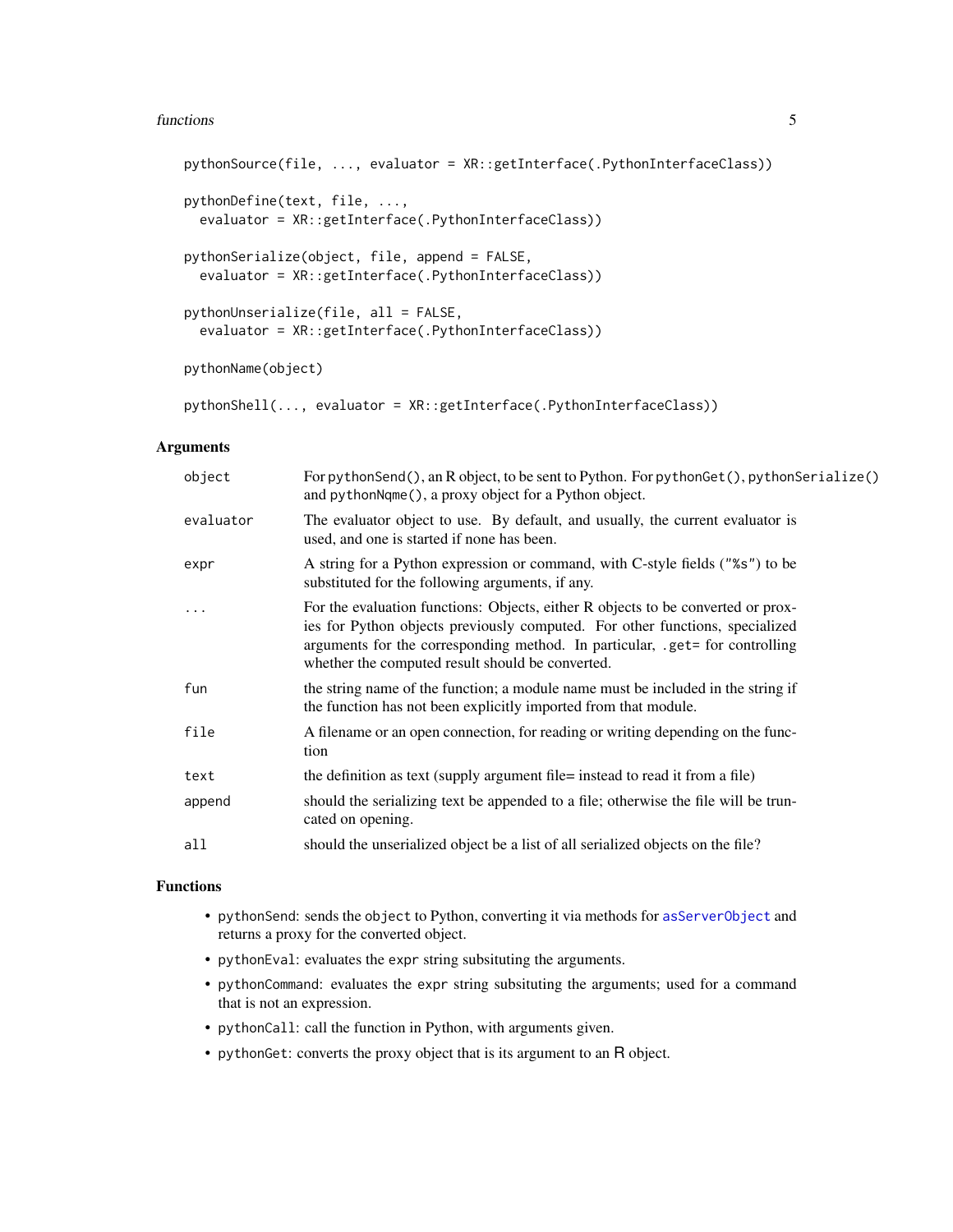- <span id="page-5-0"></span>• pythonSource: evaluate the file of Python source.
- pythonDefine: define a Python function
- pythonSerialize: serialize the object in Python, via pickle
- pythonUnserialize: unserialize the file in Python, via pickle
- pythonName: return the name by which this proxy object was assigned in Python
- pythonShell: Start an interactive Python shell. See the chapter file in the documentation, section 14.3.

ipython *Write a File of Python Commands to Test Package Modules in Python*

# Description

A file of python commands will be written that set up an interactive Python session having imported the contents from a file (module) of python code in an R package. Typically, uploading such a file to ipython notebook allows the python code, along with additional or modified code, to be tested directly without interfacing from R.

#### Usage

```
ipython(file, package, module = "", ..., RPython = TRUE,folder = "python")
```
#### Arguments

| file     | A file name or open write connection. The python commands generated will be<br>written to this file.                                                                                                                                                                                                |
|----------|-----------------------------------------------------------------------------------------------------------------------------------------------------------------------------------------------------------------------------------------------------------------------------------------------------|
| package  | The R package containing the relevent module                                                                                                                                                                                                                                                        |
| module   | The file (module) to be imported. Specifically, a command "from $\dots$ import $*$ "<br>will be generated. Omit this argument or supply it as "" to suppress this com-<br>mand, in which case explicit commands should be provided.                                                                 |
| $\ddots$ | Additional python commands to be appended to the output file.                                                                                                                                                                                                                                       |
| RPython  | Should the path include the XRPython code, default TRUE, which is usually what<br>you want.                                                                                                                                                                                                         |
| folder   | The name of the folder in the installed package; the default is the suggested<br>"python"; that is, the installed version of folder "inst/python" in the source<br>for the package. Note that it's the installed version; changes to the source code<br>must be installed to show up in the output. |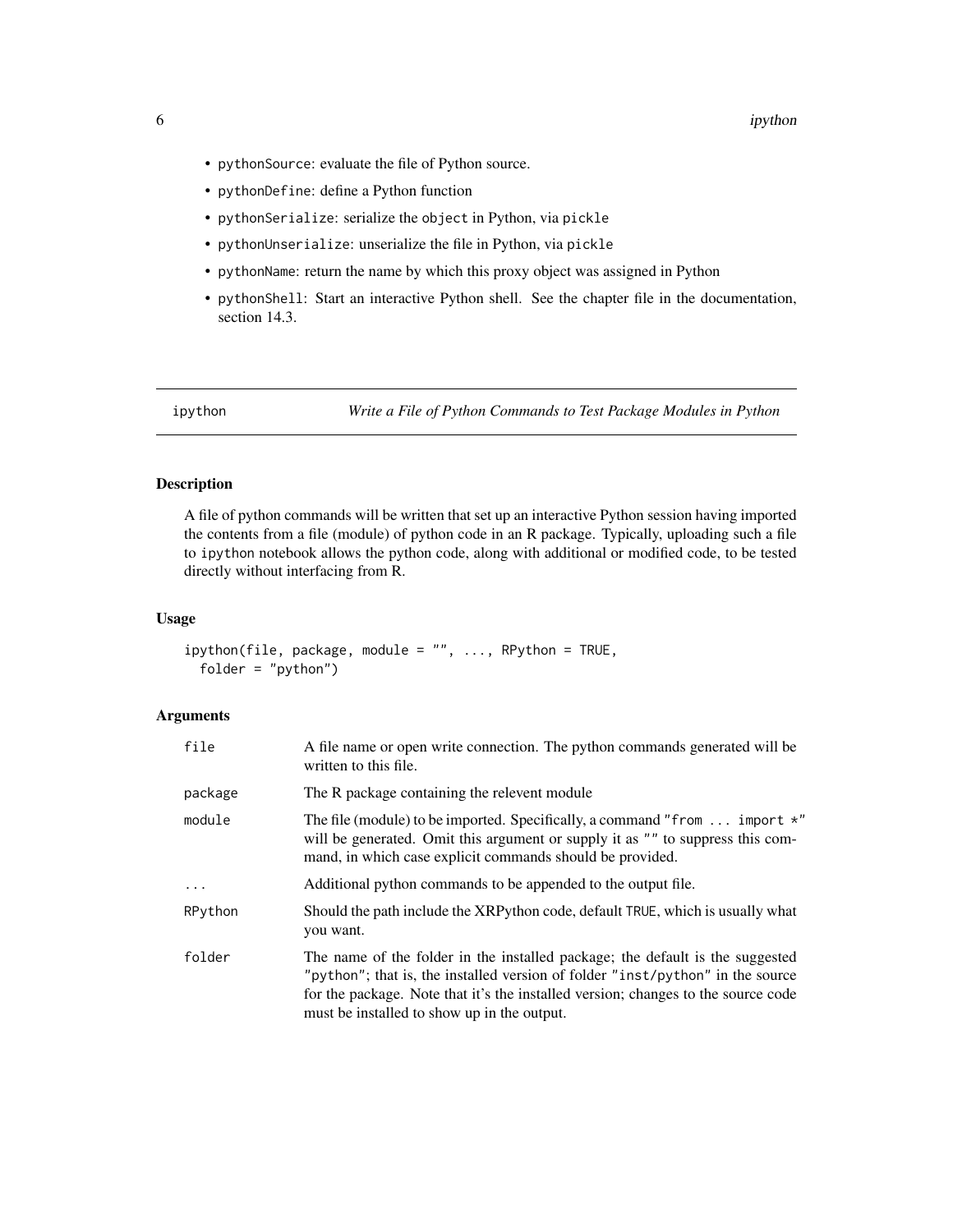<span id="page-6-0"></span>Applies the Python function isinstance() to object. NOTE: this function should be used to test inheritance on the Python side, even if there are proxy classes for everything involved. It is not true (with the present version of the package) that inheritance in Python corresponds to inheritance in R for the proxy classes.

# Usage

isinstance(object, type, .ev = RPython())

# Arguments

| object | Any object. The function returns FALSE without further testing if the object is<br>not a proxy object.                                                                                                                                                                                                                                                                                                                                                                                                                                      |
|--------|---------------------------------------------------------------------------------------------------------------------------------------------------------------------------------------------------------------------------------------------------------------------------------------------------------------------------------------------------------------------------------------------------------------------------------------------------------------------------------------------------------------------------------------------|
| type   | A character string corresponding to the Python type (not to the name of a proxy<br>class for the type).                                                                                                                                                                                                                                                                                                                                                                                                                                     |
|        | A Python error will result if there is no such type, or if object is a proxy<br>from another language. The implementation diverges from a direct mapping<br>into the Python is instance to handle a Python bizarre for functions: although<br>type (f) causes you to think functions have the obvious type, that doesn't work<br>in is instance. So the R code uses what works for this case. (Before we get too<br>sarcastic, the problem is similar to that in R from primitives, making $\text{class}(f)$<br>and $typeof(f)$ confusing.) |
| .ev    | an XRP thon evaluator, by default and usually the current evaluator.                                                                                                                                                                                                                                                                                                                                                                                                                                                                        |
|        |                                                                                                                                                                                                                                                                                                                                                                                                                                                                                                                                             |

list\_Python-class *Proxy Class for Python Lists*

# Description

This class is a proxy for ordinary list objects in Python. All the standard Python methods for such objects (e.g., append()) are available, but methods for R functions such as ] are not implemented because Python operators do not behave functionally. Instead, additional methods are defined for the proxy lists, e.g., el(i).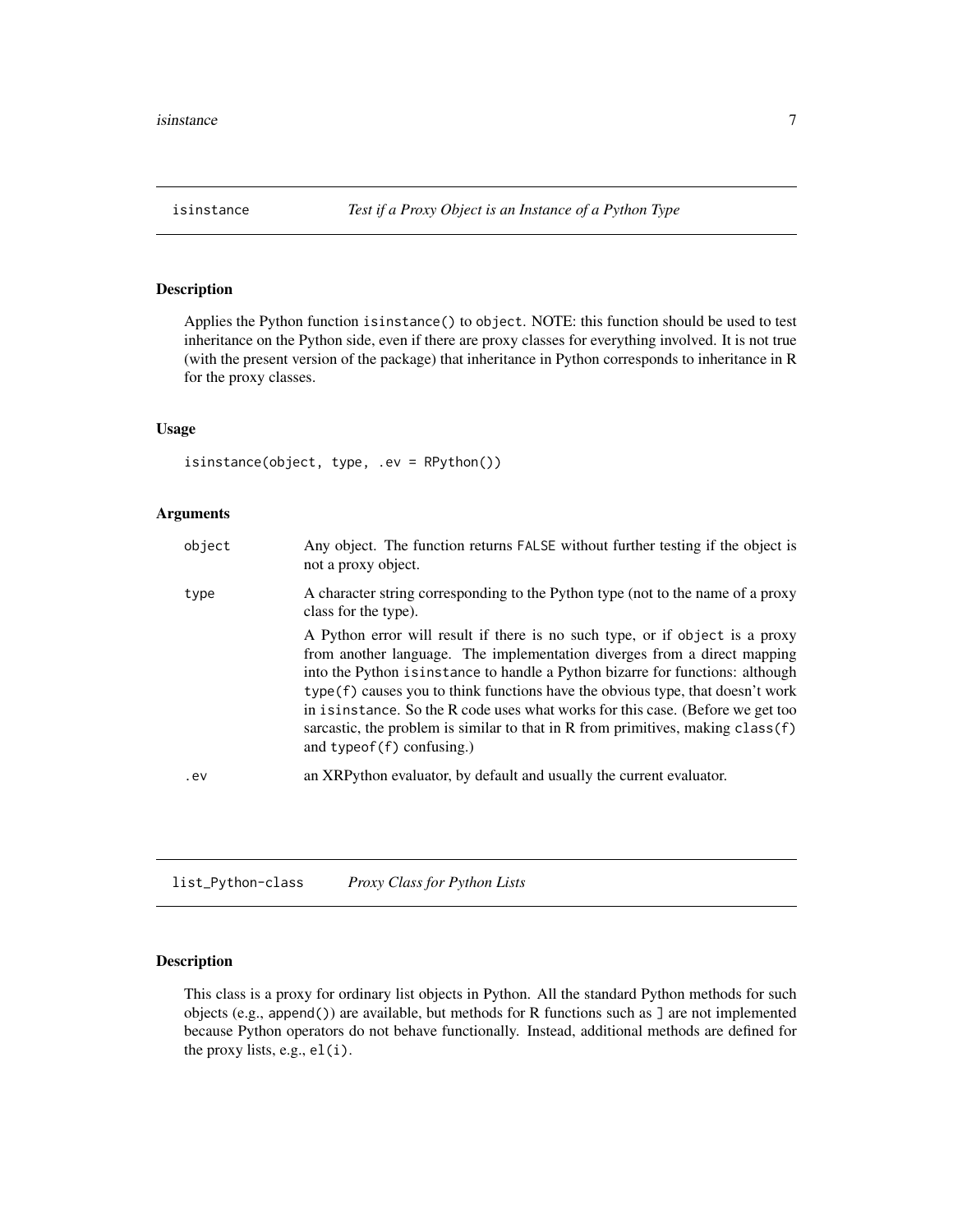#### <span id="page-7-0"></span>Methods

- append(..., .ev = XRPython::RPython(), .get = NA) Python Method: append() L.append(object) – append object to end
- $count(\ldots, .ev = XRPython::RPython(), .get = NA) Python Method: count() L.count(value)$ -> integer – return number of occurrences of value
- el(i, .ev = XRPython::RPython(), .get = NA) Extract an element from the list (zero based indexing). The index will be coerced to integer (unless a proxy).
- extend(..., .ev = XRPython::RPython(), .get = NA) Python Method: extend() L.extend(iterable) – extend list by appending elements from the iterable
- $index(..., .ev = XRPython::RPython(), .get = NA) Python Method: index() L.index(value,$ [start, [stop]]) -> integer – return first index of value. Raises ValueError if the value is not present.
- insert(..., .ev = XRPython::RPython(), .get = NA) Python Method: insert() L.insert(index, object) – insert object before index
- $pop(..., .ev = XRPython::RPython(), .get = NA) Python Method: pop() L.pop([index]) -$ > item – remove and return item at index (default last). Raises IndexError if list is empty or index is out of range.
- remove(..., .ev = XRPython::RPython(), .get = NA) Python Method: remove() L.remove(value) – remove first occurrence of value. Raises ValueError if the value is not present.
- reverse(..., .ev = XRPython::RPython(), .get = NA) Python Method: reverse() L.reverse() – reverse \*IN PLACE\*
- $sort(..., .ev = XRPython::RPython()$ , .get = NA) Python Method: sort() L.sort(cmp=None, key=None, reverse=False) – stable sort \*IN PLACE\*; cmp $(x, y)$  -> -1, 0, 1

Modules *Import a Python module or add a directory to the Python Search Path*

# Description

If called from the source directory of a package during installation, both pythonImport and pythonAddToPath() also set up a load action for that package. The functional versions, not the methods themselves, should be called from package source files to ensure that the load actions are created.

#### Usage

```
pythonImport(..., evaluator, where = topenv(parent.frame()))
pythonAddToPath(directory = "python",
 package = utils::packageName(topenv(parent.frame())), pos = NA, evaluator,
 where = topenv(parent.frame())
```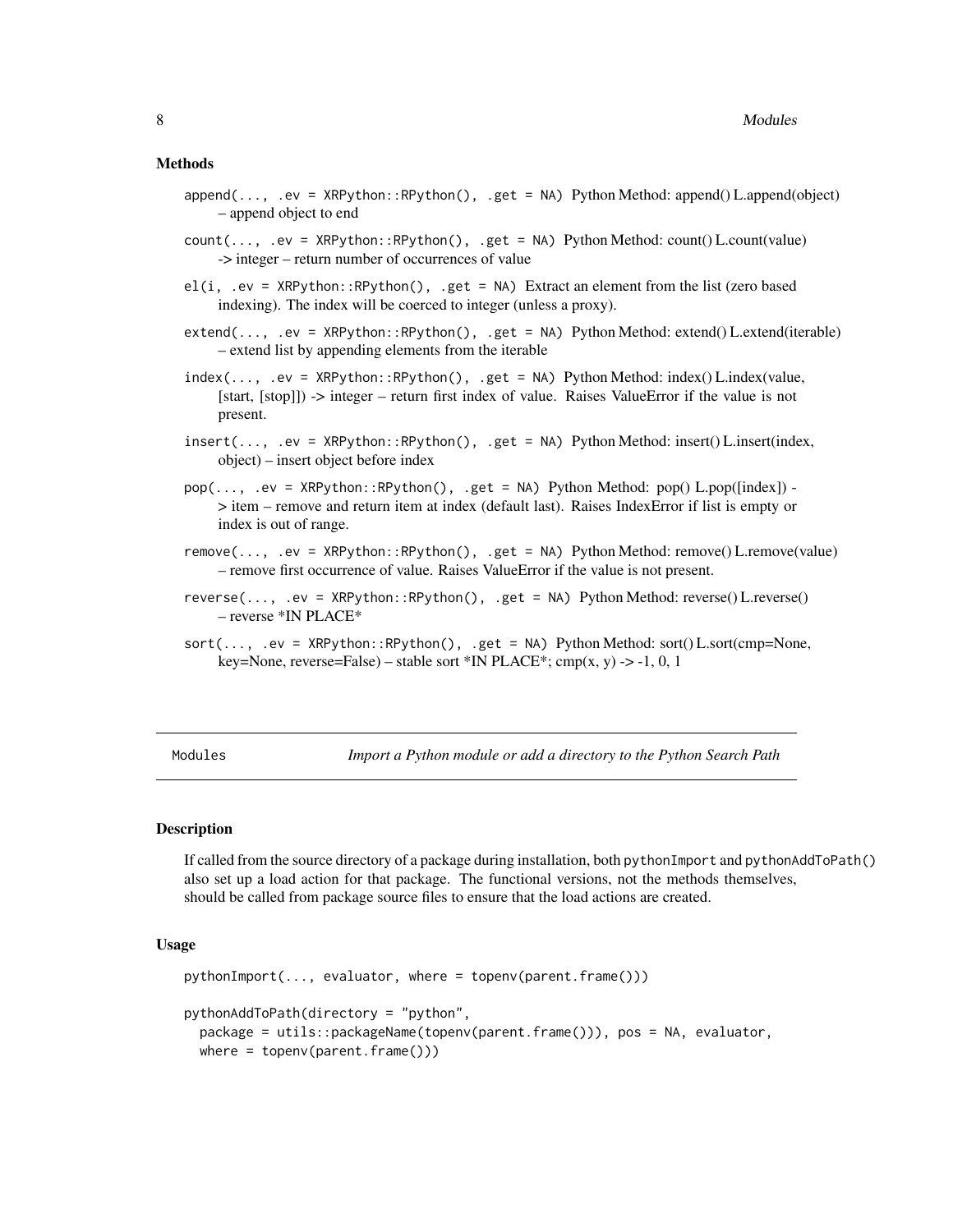#### <span id="page-8-0"></span>noScalar 9

# Arguments

| where<br>$\cdots$ | arguments for the \$Import() method. See the method documentation for de-<br>tails. |
|-------------------|-------------------------------------------------------------------------------------|
| evaluator         | The evaluator object to use. Supplying this argument suppresses the load action.    |
| directory         | the directory to add, defaults to "python"                                          |
| package, pos      | arguments package and pos to the method, usually omitted.                           |

# Functions

- pythonImport: Add the module and name information specified to the objects imported for Python evaluators.
- pythonAddToPath: Add the directory specified to the search path for future Python objects.

# Examples

```
## Not run:
## How to search from a local directory, import a function from a file there
## and call the function.
## Including the evaluator argument causes the path change and import to happen
## right now, not in a package being loaded
ev <- RPython()
pythonAddToPath("/Users/me/myPython/", package = "",
                evaluator = ev)
pythonImport("funEx", "foo", evaluator = ev)
pythonCall("foo", 1.1, 1.2)
## End(Not run)
```
noScalar *Send a Non-scalar Version of an Object*

#### Description

Ensures that an object is interpreted as a vector (array) when sent to the server language. The default strategy is to send length-1 vectors as scalars.

# Usage

```
noScalar(object)
```
# Arguments

object A vector object. Calling with a non-vector is an error.

# Value

the object, but with the S4 bit turned on. Relies on the convention that XR interfaces leave S4 objects as vectors, not scalars, even when they are of length 1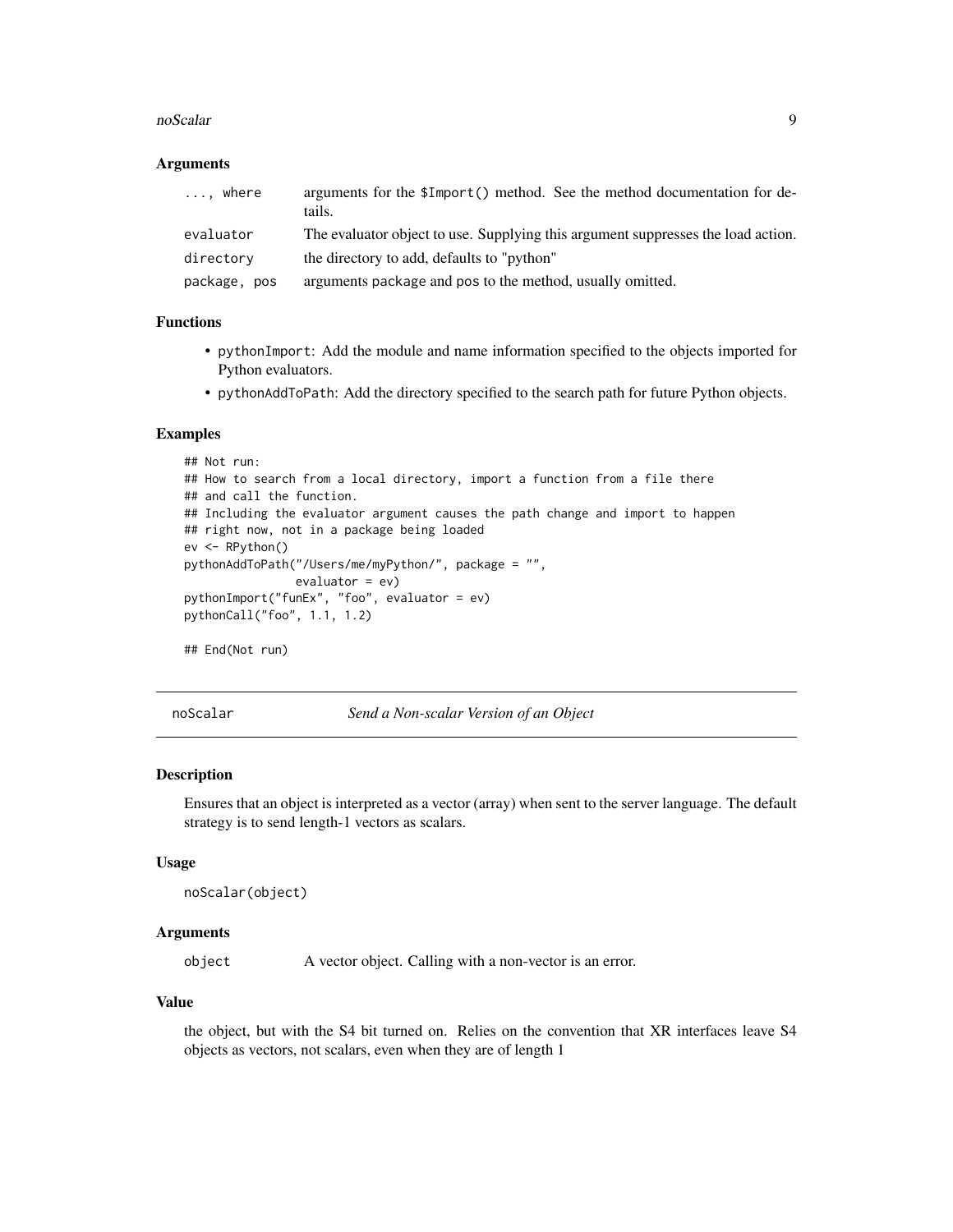# References

Chambers, John M. (2016) *Extending R*, Chapman & Hall/CRC. ( Chapter 13, discussing this package, is included in the package: [../doc/Chapter\\_XR.pdf](../doc/Chapter_XR.pdf).)

okPython *Check for a Valid Python for Interface*

# Description

The function returns true or false according to whether a Python interface can be established. This will fail if no Python exists, if it is incompatible with this version of XRPython (e.g., 32 vs 64 bits in Windows), or if for some reason it can't evaluate a trivial expression correctly. Warnings are printed but ignored.

# Usage

```
okPython(verbose = FALSE)
```
# Arguments

verbose Should a message with the cause of a failure be reported? Default FALSE.

PythonClassDef-class *Class and Generator for Python Class Description from Python Metadata*

# Description

A description of a Python class, obtained from the Python class definition object. This class extends the "ServerClassDef" class in the XR package.

# Fields

className the name of the Python class ##

module the name of the Python module

<span id="page-9-0"></span>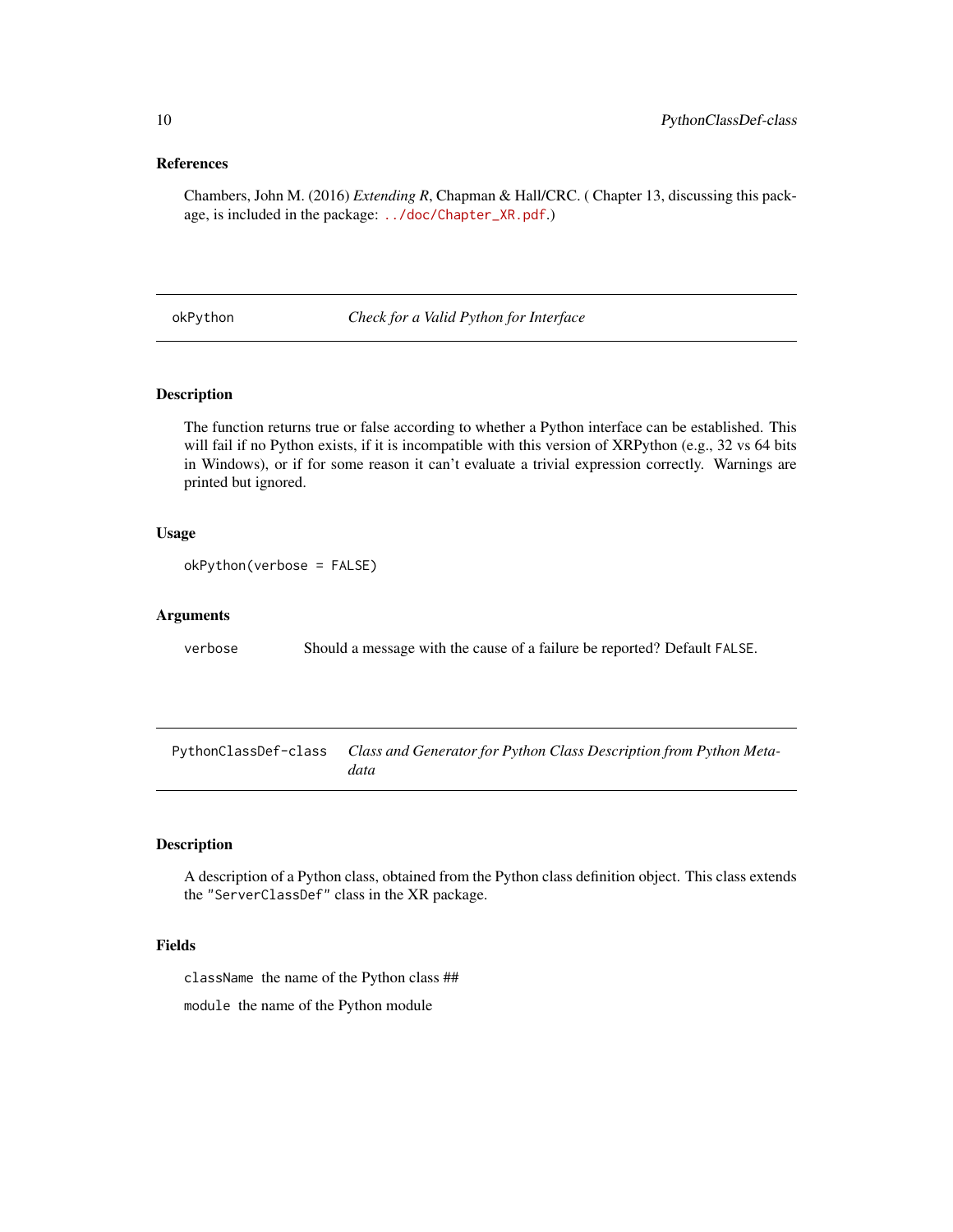<span id="page-10-0"></span>A class and generator function for proxies in R for Python functions.

# Details

An object from this class is an R function that is a proxy for a function in Python. Calls to the R function evaluate a call to the Python function. The arguments in the call are converted to equivalent Python objects; these typically include proxy objects for results previously computed through the XRPython interface.

#### **Slots**

name the name of the server language function

module the name of the module, if that needs to be imported

evaluatorClass the class for the evaluator, by default and usually, [PythonInterface](#page-10-1)

serverDoc the docstring from Python, if any.

serverArgs the Python argument names (not currently used).

PythonInterface-class *An Interface to Python*

### <span id="page-10-1"></span>**Description**

The "PythonInterface" class provides an evaluator for computations in Python, following the structure in the XR package. Proxy functions and classes allow use of the interface with no explicit reference to the evaluator. The function RPython() returns an evaluator object.

# Details

The class extends the "Interface" class in the XR package and has the same fields. Pythonspecific methods use the rPython low-level interface. See the Chapter from the "Extending R" book in the documents for this package for details.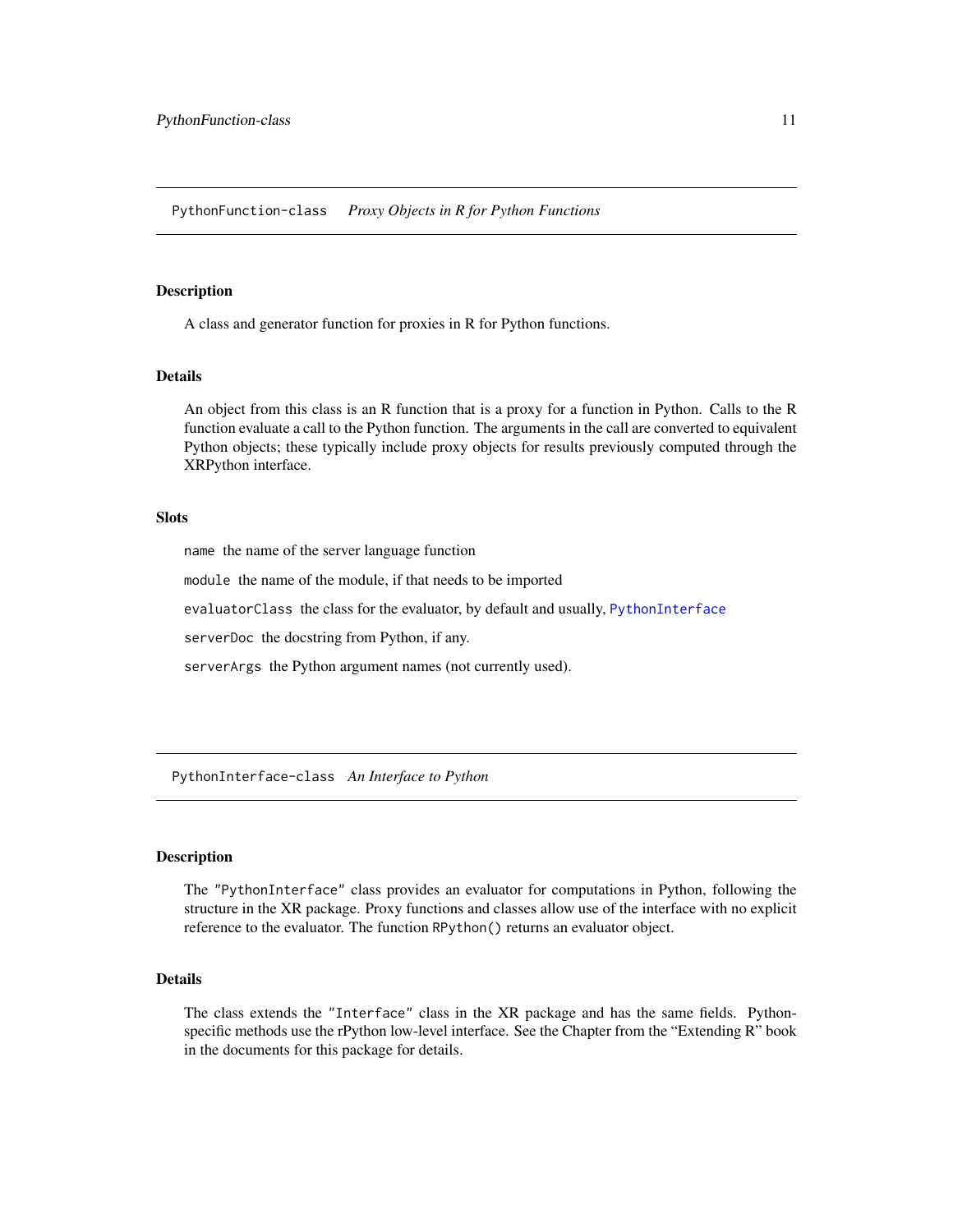# <span id="page-11-0"></span>Methods

- Define(text, file) Define a Python function from a character vector, 'text' or by reading the text from a file via readLines(). Character vectors are taken to represent lines of Python code in a function definiition. The method returns a proxy function with a name inferred from the first line of the text.
- Import(module, ...) The Python version of this method replaces the general version in XR with the "import" or "from ... import" directives in Python as appropriate. Returns the 'reticulate' version of the module object, which can be used directly.
- initialize(...) The Python version, with special defaults for prototypeObject and modules
- PythonCommand(strings) A low-level command execution, needed for initializing. Normally should not be used by applications since it does no error checking; use \$Command() instead.
- ServerAddToPath(serverDirectory, serverPos) The Python version using sys.path.append()
- ServerClassDef(Class, module = "", example = TRUE) The Python version using Python-ClassDef()
- ServerEval(strings, key = "", get = NA) The Python version using value\_for\_R()
- ServerFunctionDef(name, module = "") The Python version using PythonFunction()
- ServerRemove(key) The Python version using del for  $R()$ )
- ServerSerialize(key, file) Serializing and unserializing in the Python interface use the pickle structure in Python. Serialization does not rely on the R equivalent object.
- ServerUnserialize(file, all = FALSE) The Python unserialize using unpickle
- Shell(endCode = "exit", prompt = "Py>: ", cont = "Py+: ") Starts an interactive Python shell. Each line of input must be a complete Python expression or command, which will be evaluated in the same context as \$Eval() expressions. To continue over multiple lines, end all but the last with an unescaped backslash. The argument 'endCode' is the string to type to leave the shell, by default "exit".
- Source(filename) The \$Source() method uses the Python function execfile() and therefore is quite efficient.

PythonObject-class *Proxy Objects in R for Python Objects*

#### Description

This is a class for all proxy objects from a Python class with an R proxy class definition. Objects will normally be from a subclass of this class, for the specific Python class.

#### Details

Proxy objects returned from the Python interface will be promoted to objects from a specific R proxy class for their Python class, if such a class has been defined.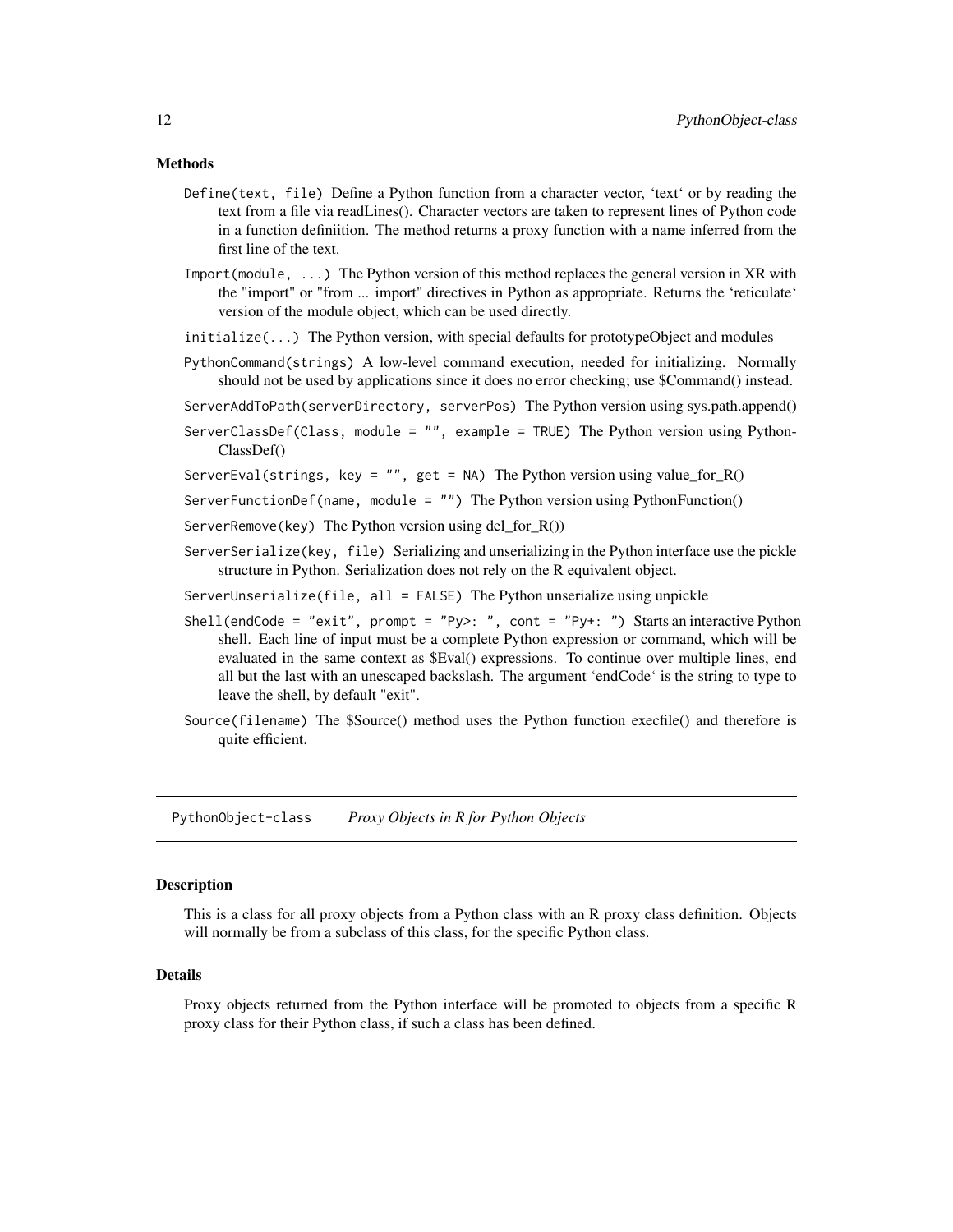<span id="page-12-0"></span>An unevalated command or expression for the interface is supplied, typically using quote() or substitute. When an evaluator from the class is created, this command will be evaluated. Repeated calls to this function, to serverAddToPath() and to serverImport() will evaluate the corresponding requests, in the order in which the corresponding calls took place (typically in the source of a pacakage).

# Usage

```
pythonTask(command)
```
# Arguments

command an *unevaluated* command or expression for the evaluator.

RPython *An Evaluator for the Python Interface.*

# Description

Returns an evaluator for the Python interface. Starts one on the first call, or if arguments are provided; providing argument .makeNew = TRUE will force a new evaluator. Otherwise, the current evaluator is returned.

# Usage

```
RPython(...)
```
# Arguments

... arguments to control whether a new evaluator is started. Normally omitted.

# Details

See [PythonInterface](#page-10-1) for details of the evaluator.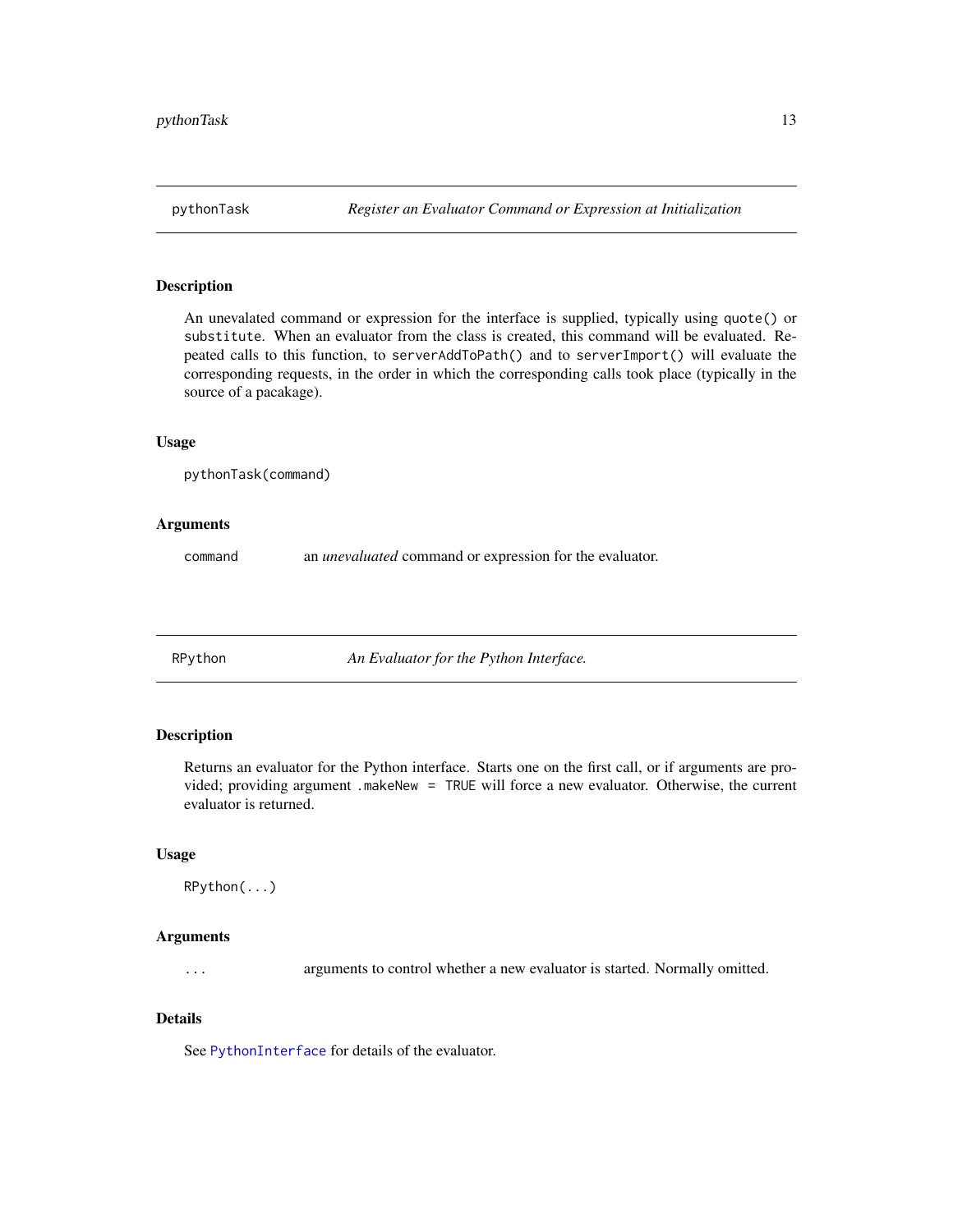# Examples

```
if(okPython(TRUE)) {
 ev <- RPython()
 xx <- ev$Eval("[1, %s, 5]", pi)
 xx
 xx$append(4.5)
 ev$Command("print %s", xx)
}
```
setPythonClass *Create a Proxy Class for a Python Class*

# Description

An R class is defined to act as a proxy for a specified Python class. This specializes the [setProxyClass](#page-0-0) function using Python facilities for finding the class definition.

# Usage

```
setPythonClass(Class, module = "", fields = character(), methods = NULL,
  ServerClass = Class, where = topenv(parent.frame()),
  contains = character(), proxyObjectClass = "PythonObject", ...,
  example = TRUE)
```
# **Arguments**

| Class                           | the Python name for the class.                                                        |
|---------------------------------|---------------------------------------------------------------------------------------|
| module                          | the Python module, if this is not a standard library class.                           |
| fields, methods, where, $\dots$ |                                                                                       |
|                                 | arguments to setProxyClass and usually omitted.                                       |
|                                 | ServerClass, contains, proxyObjectClass                                               |
|                                 | ditto.                                                                                |
| example                         | an optional (proxy for) an object from the class, to be used to define the fields in  |
|                                 | the class. If omitted, the interface tries to create a standard object from the class |
|                                 | by calling the Python generator with no argument. Argument example can also           |
|                                 | be supplied as FALSE to suppress generating the default object.                       |

#### Details

The methods and (inferred) fields of a Python Class are determined and returned consistently with the XR structure. Python classes are coded as class objects in Python, but only the methods are fixed and defined. Objects from the class can have any fields, usually created at initialization time but entirely legal to be added by other methods later. By default, the initialize method tries to create an object from the class, with no arguments in the call to the class generator. Supply the example argument to override.

<span id="page-13-0"></span>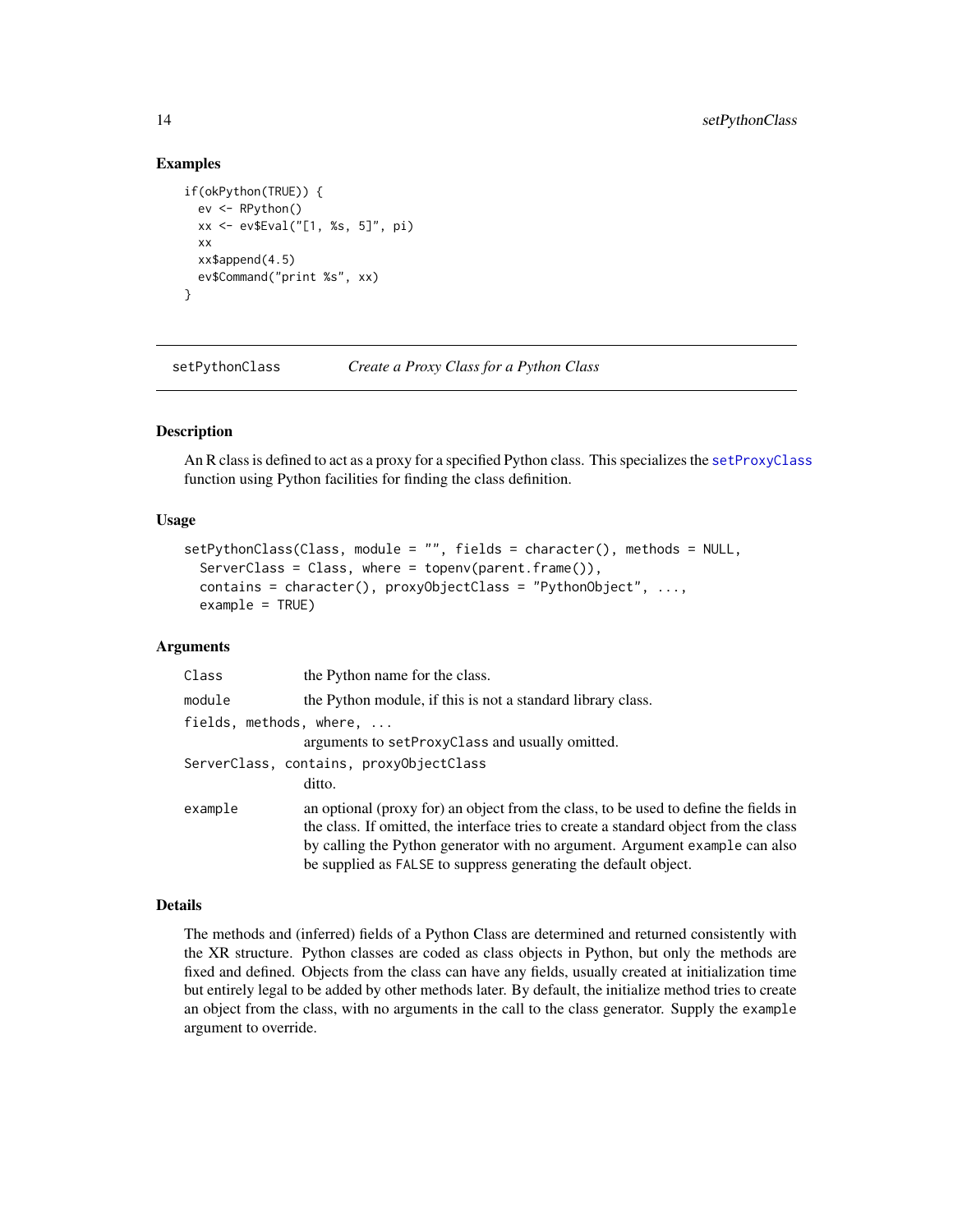<span id="page-14-0"></span>The file "setup.R" in the tools directory is designed to create an explicit definiion of proxy classes for the "list" and "dict" types in Python. The file would be run through XR::packageSetup() when creating or modifying these classes in the XRPython package. It provides a useful example for the general task of creating an explicit, written-out version of a proxy class.

#### Details

The setup step generates a file "R/pythonProxyClasses.R" in the source directory for the package. The setup step needs to be run twice, first to generate the R code in that file, and again to use the roxygen2 package to generate documentation.

For the first round, the package needs to be installed with an empty version of the file (the file has to exist because the package uses a Collate: directive that mentions it. Running packageSetup() this time defines the proxy classes and dumps them (with some extra stuff) to the target file. and adds a line to the NAMESPACE to export both classes. (If we were willing to let roxygenize() create the namespace directives this would be automatic, but I'm not willing.)

Now the package needs to be installed again, this time with the proxy classes, The second pass of the setup file runs roxygenize(). Finally, as usual with roxygenize(), the package has to be installed one more time to generate the actual documentation.